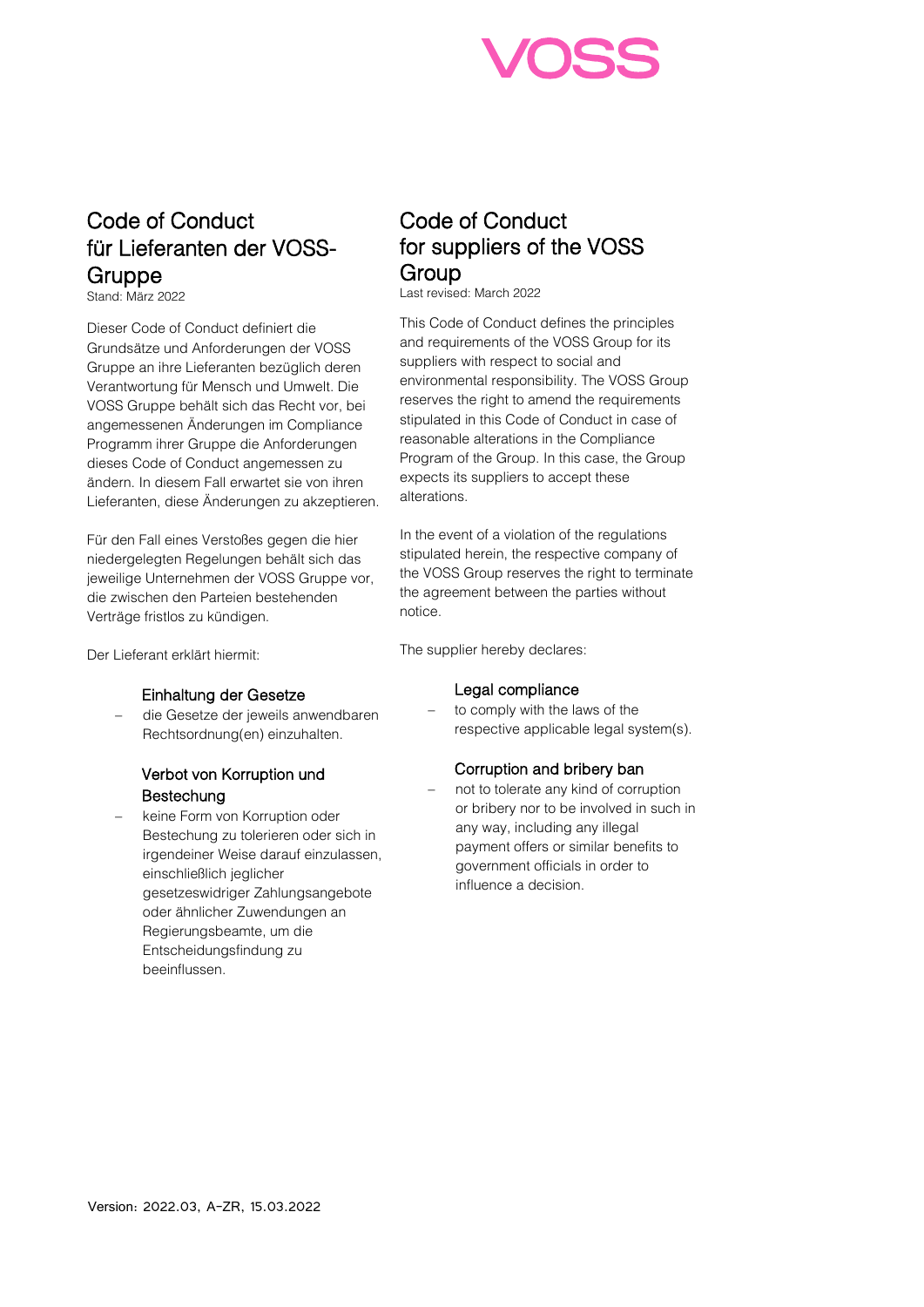

# Achtung von Menschenrechten, Umweltgesetzen und Arbeitsbedingungen

(Die nachfolgenden grundlegenden Ziele und Durchführungsgrundsätze orientieren sich an den Grundprinzipien der Internationalen Arbeitsorganisation (IAO) und berücksichtigen neben den nationalen Gesetzen insbesondere die IAO-Übereinkommen Nr. 29, 87, 98, 100, 105, 111, 138 und 182 sowie die folgenden Übereinkommen: ICCPR; ICESCR; Minamata Übereinkommen (Quecksilber); Stockholmer Übereinkommen über Persistente organische Schadstoffe (POP)

# Rechte von Arbeitnehmern

- − die Chancengleichheit und Gleichbehandlung seiner Mitarbeiter zu fördern ungeachtet ihrer Hautfarbe, Rasse, Nationalität, sozialen Herkunft, etwaiger Behinderung, sexuellen Orientierung, politischen oder religiösen Überzeugung sowie ihres Geschlechts oder Alters;
- − die persönliche Würde, Privatsphäre und Persönlichkeitsrechte jedes Einzelnen zu respektieren;
- niemanden gegen seinen Willen zu beschäftigen oder zur Arbeit zu zwingen;
- − eine inakzeptable Behandlung von Arbeitskräften nicht zu dulden, wie etwa psychische Härte, sexuelle und persönliche Belästigung oder Diskriminierung;
- − Verhalten (einschließlich Gesten, Sprache und physische Kontakte) nicht zu dulden, das sexuell Zwang ausübend, bedrohend, missbräuchlich oder ausnutzend ist;
- für angemessene Entlohnung zu sorgen und den gesetzlich festgelegten nationalen Mindestlohn zu gewährleisten;

# Respecting human rights, environmental protection law and working conditions

(The following basic objectives and implementation principles are based on the fundamental principles of the International Labor Organization (ILO) and adhere, alongside national laws, to the ILO's Conventions Nos. 29, 87, 98, 100, 105, 111, 138, and 182 and to the following conventions: ICCPR; ICESCR; Minimata Convention (Mercury); Stockholm Convention about persistent organic pollutants (POP)

# Employees' rights

- to promote equal opportunities and equal treatment of its staff irrespective of color, race, nationality or social background, disability, sexual orientation, political or religious conviction as well as gender or age;
- to respect the personal dignity, privacy and personal rights of each individual;
- not to employ anybody against his/her will nor to compel anybody to work;
- not to tolerate any unacceptable treatment of employees, such as psychological duress, sexual and personal harassment or discrimination;
- not to tolerate any behavior (including gestures, language, and physical contact) that is of a sexually harassing, threatening, abusive or exploitative nature.
- to ensure appropriate payment and to guarantee the statutory national minimum wage;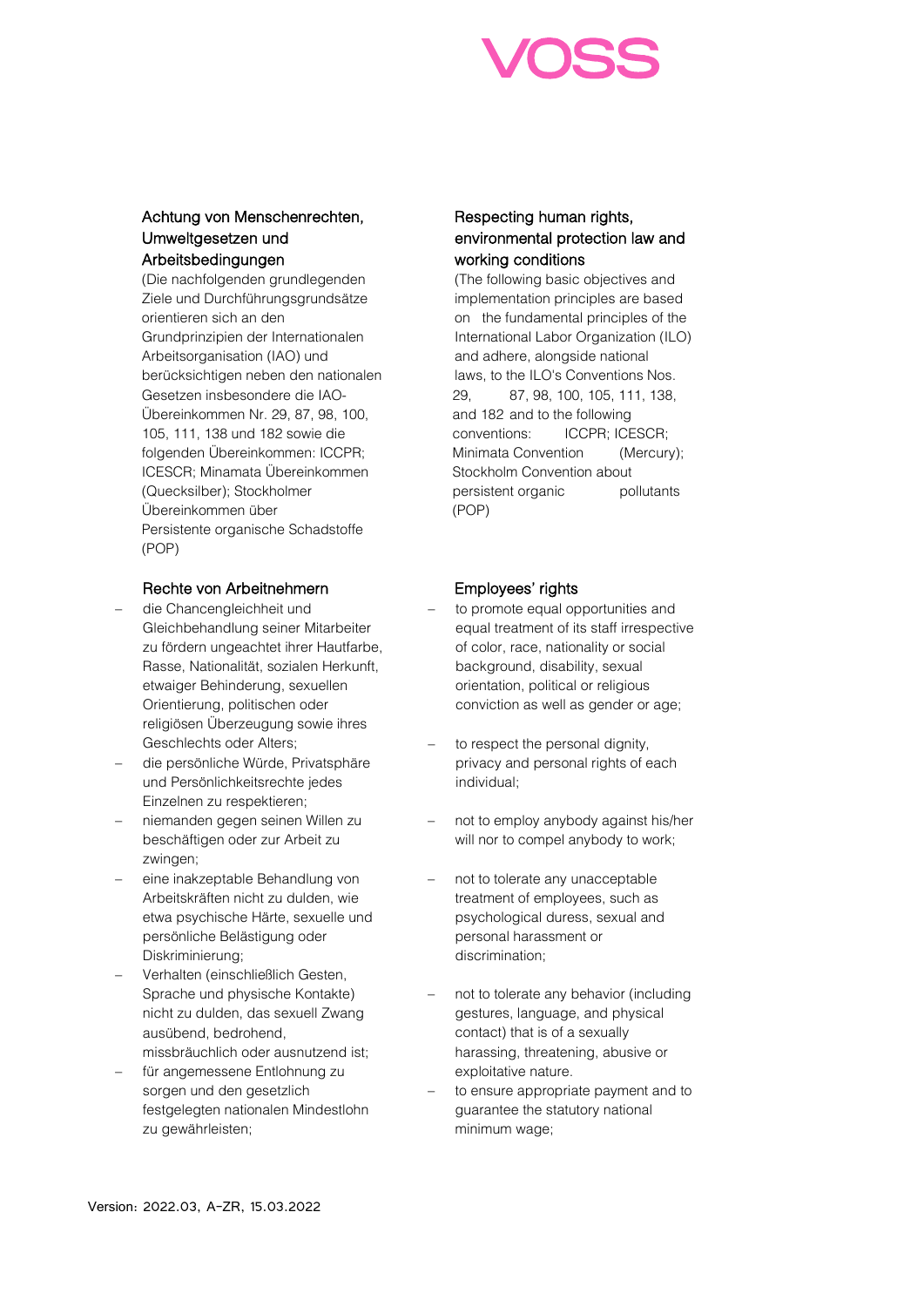

- − die im jeweiligen Staat gesetzlich festgelegte maximale Arbeitszeit einzuhalten;
- soweit rechtlich zulässig, die Vereinigungsfreiheit der Beschäftigten anzuerkennen und Mitglieder in Arbeitnehmerorganisationen oder Gewerkschaften weder zu bevorzugen noch zu benachteiligen.

## Verbot von Kinderarbeit

− keine Arbeiter einzustellen, die nicht ein Mindestalter von 15 Jahren vorweisen können. In Ländern, die der ILO Konvention 138 unter die Ausnahme für Entwicklungsländer fallen, darf das Mindestalter auf 14 Jahre reduziert werden.

## Arbeits- und Gesundheitsschutz

- − Verantwortung für Gesundheit und Sicherheit gegenüber seinen Mitarbeitern zu übernehmen;
- − Risiken einzudämmen und für bestmögliche Vorsorgemaßnahmen gegen Unfälle und Berufskrankheiten zu sorgen;
- − Trainings anzubieten und sicherzustellen, dass alle Mitarbeiter beim Thema Arbeitssicherheit fachkundig sind;
- − ein Managementsystem für Sicherheit und Gesundheit bei der Arbeit gem. ISO 45001 oder ein gleichwertiges System aufzubauen oder anzuwenden.

## Umweltschutz

- − den Umweltschutz hinsichtlich der gesetzlichen Normen und internationalen Standards zu beachten;
- − Umweltbelastungen wie Emissionen und Wasserverbräuche zu minimieren und die Luft- und Wasserqualität kontinuierlich zu verbessern, sowie Abfälle zu reduzieren und mit den Resssourcen nachhaltig umzugehen.
- to comply with the statutory working hours of the respective country;
- insofar as legally admissible, to accept the freedom of association of the employees and to neither favor nor discriminate members of worker's organizations or trade unions.

## Child labor ban

not to employ workers who have not reached the minimum age of 15 years. In countries which are covered by the exception for developing countries as per ILO Convention 138, the minimum age may be reduced to 14 years.

# Employees' occupational safety and health

- to be responsible for the occupational safety and health of its employees;
- to reduce risks and ensure optimum preventive measures against accidents and occupational diseases;
- to offer trainings and ensure that all employees have comprehensive knowledge regarding occupational safety;
- to develop or deploy an occupational health and safety management system pursuant to ISO 45001 or similar.

## Environmental protection

- to comply with the statutory and international standards for environmental protection;
- to minimize environmental pollution like air-emissions and the consumption of water as well as to improve air- and water quality as wells as reduce waste and strengthen environmental protection continuously;